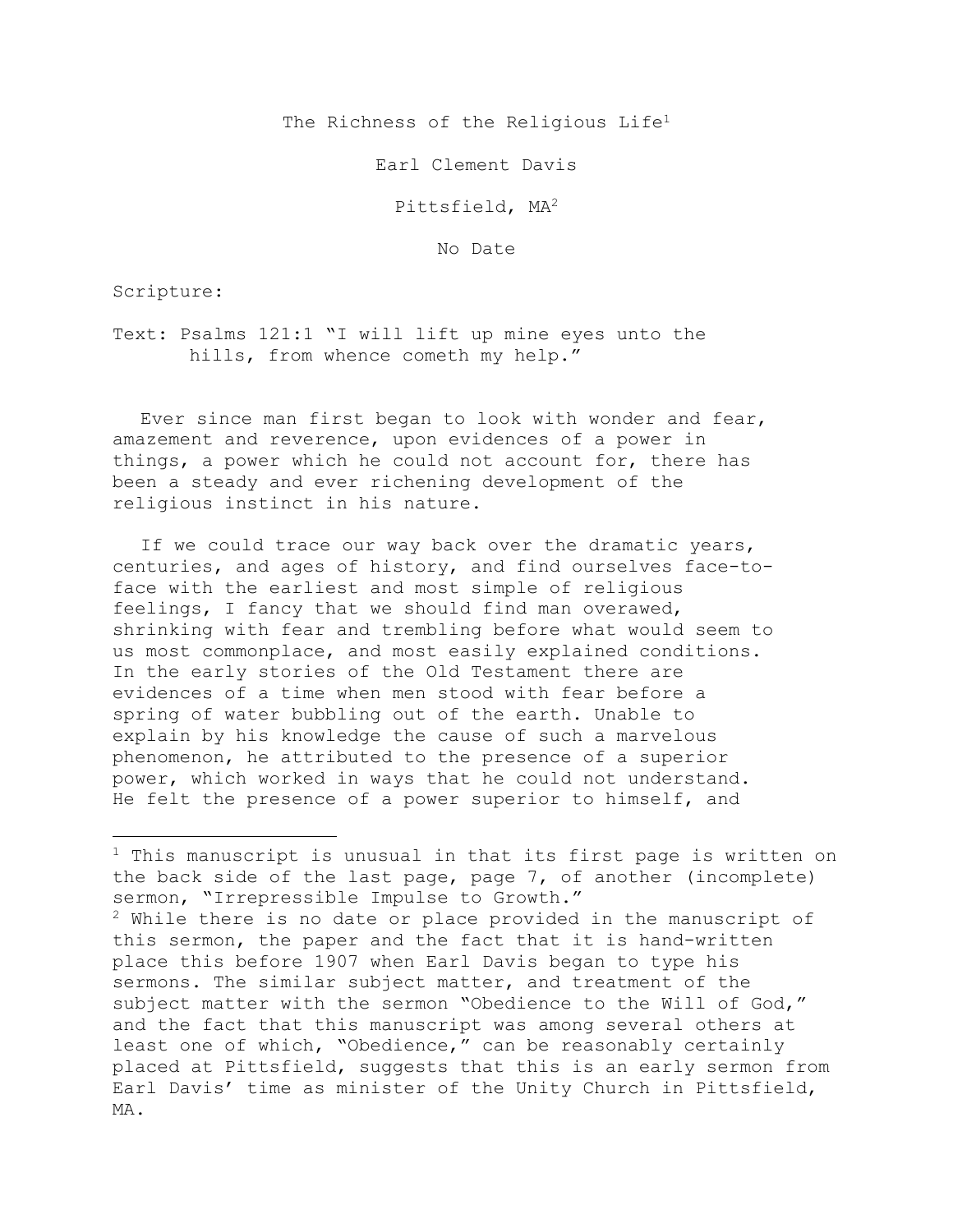converted the place into sacred ground and it became a place of worship for him. Whenever anything strange or unexplainable happened, there the superior power was working, and there man's religious instinct asserted itself, and said, "take off the shoes from off thy feet, for the place where on thou standeth is holy ground."

Sometimes, when I have been free from the thoughts of history, and philosophy, in moments when my mind was off its educated guard and had slipped back into the simple habits of its primitive nature, I have fancied that I have felt the same feelings of reverence and awe come over me, as came to the mind of early man, whose education was that of daily life. I remember one night I had been canoeing for hours on a quiet silently flowing river. It was one of those soft peaceful evenings in June when one seems bound to slip silently away from the life of man, and lose himself in the simple harmonies of revery and unthinking meditation, such as only the unlettered child of nature could feel. Following without thinking, without being roused from the waking slumber by the force of habit, the usual custom, I pushed the canoe upon the sandy shore, and leaving it there, let myself be led by an invisible spirit up the narrow winding pathway through the trees to a little spring which trickled out from the rocky soil. It was such a quiet secluded spot, hidden from the outside world by a wall of trees, and sharply distinguished from them by the flood of light from a full moon which poured in through an opening in the trees behind me. Involuntarily I stopped in reverence of the beauty, the mystery, the evidence of the presence of an unseen power. For one moment I stood there claimed by the Divine presence. In that moment I think that I must have felt as the primitive man, uninfluenced by science or philosophy, felt as he stood in the presence of some superior power manifesting itself in simple things of nature, and responding to his religious instinct, {???} there an alter for religious worship.

At times, when we get away from the activities of life, our mind seems to throw off the training of ages, and slip back into its primitive simplicity, and reveal to us the very simplest of all religious feelings, that reverence for the presence of a power superior to ourselves. In truth, the water trickling from the rocky soil, the great tree growing from the earth, the tremendous mountains rising from the plains, the fierce wind, the thunder and lightning, all the works of nature, are they not still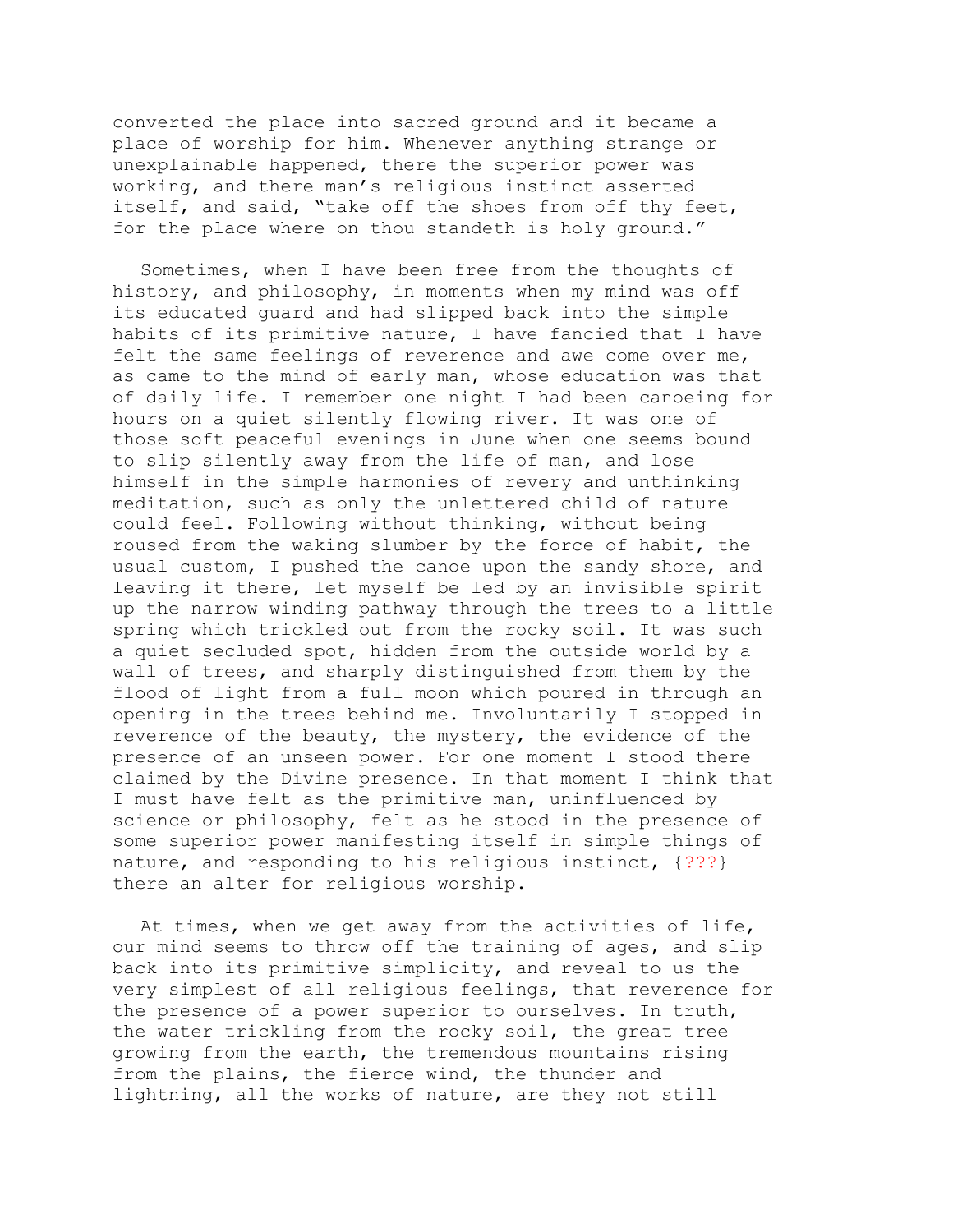evidences of a power, unseen, but whose presence we cannot doubt, a power so superior to our power, that the means of comparison fails us, and should we not bow down with fear and trembling before that power, and prostrate ourselves in its presence fearing lest it annihilate us completely?

But the fear of the Lord is but the beginning of wisdom. To feel the presence of a power superior to ourselves is but the beginning of religion. There is a great truth hidden in that story which is told of Robert Burns.<sup>3</sup> He was taken at one time to see a bit of bold rugged mountain scenery famous for its beauty and grandeur. His eyes wondered over the scene spread out before him in reverence and awe, taking in all the marvels of the inspiring wildness, until they finally rested with tenderness and love upon a group of little cottages in the valley where human nature was giving expression to its powers of love and goodness. For Burns that bit of human nature transformed the whole landscape, and gave it life and coloring which only human life can give. When we see a landscape painting, which gives no suggestion of human life, how cold and mechanical it seems. Something is not there which ought to be there. Just the merest suggestion of man would give the picture new life for us.

Man could not rest content in seeing the superior power only, but as he grew in experience and wisdom he discovered that he himself could do things which were related in some way to the unseen power. He could plant seeds and, responding to the soil, they would grow up in the very place where he had planted them. The unseen power could make a tree, but he could convert the tree into a boat or a house. The unseen power could make a mountain, but he could make a great pyramid and a sphinx. So, year-by-year he learned that in many ways he could do things in much the same way that the unseen power did. As he thought of this strange coincidence, of the strange similarity between some of his own works and the works of the unseen power, he came to the conclusion that he must be like the power, it must be that God had made man in his own image.

That we [are] akin to God is the second great truth of religion. When men first discovered that truth they saw in it only most crude meaning. God made man in his own image, physically, hands, feet, face, body. But as the centuries

<sup>3</sup> Robert Burns (1759-1796), important Scottish poet.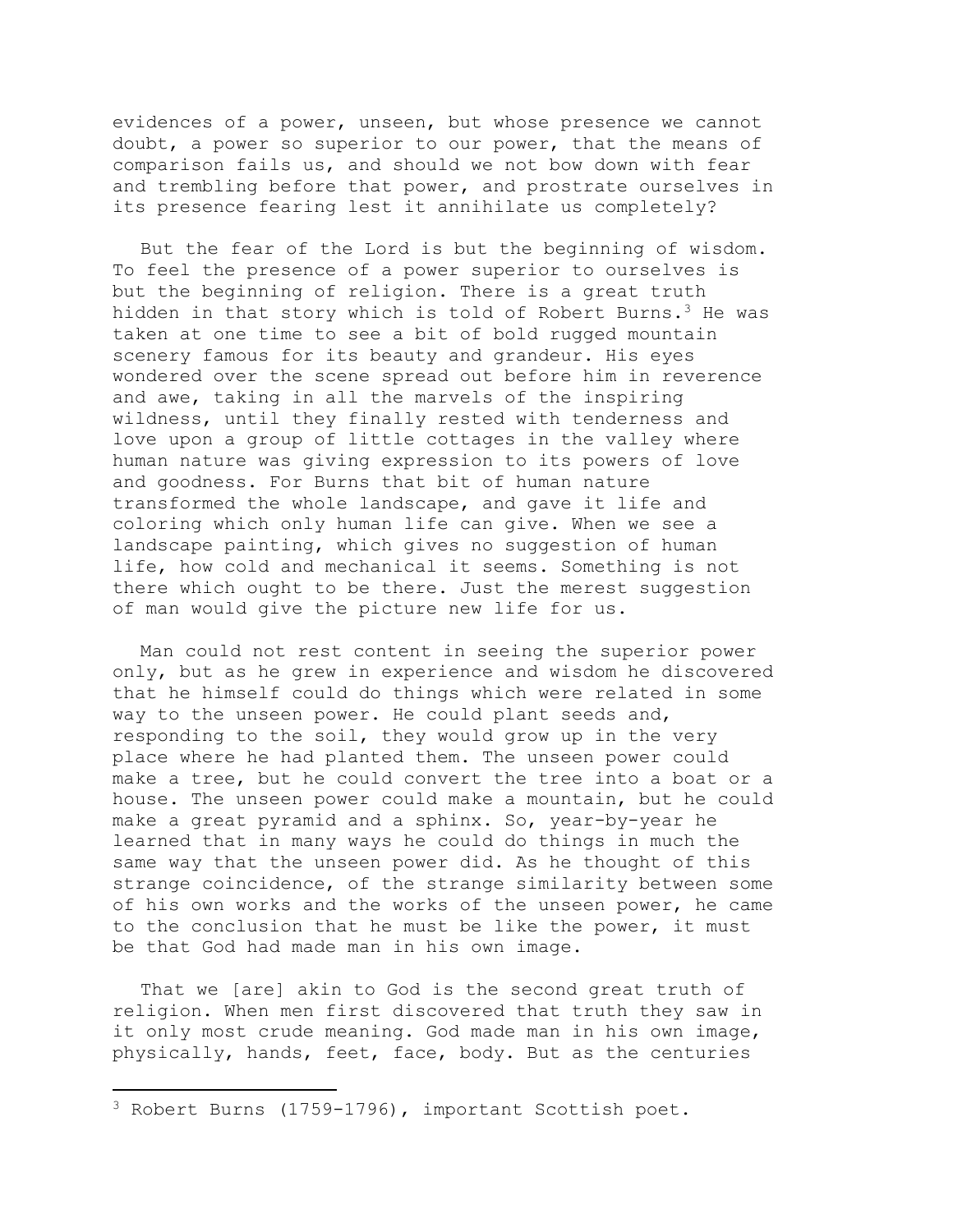passed by, it became a truth capable of greater significance than that of mere physical kinship. Man began to trace a moral and intellectual kinship, and finally in Jesus, we have the consummation of the truth, the spiritual relationship of God to man, as father to son. "I and my father are one," said Jesus.<sup>4</sup>

In the form in which Jesus put the truth, and in the meaning which it had for him, we find its highest expression, but we have been tardy in apprehending the full meaning of it. Do we often stop to think that we are able to think because the Father thinks, that we know because the Father knows, that we love because the Father first loved us, that whatsoever we may do it is not we that do it, but the Father who worketh in us? Not that we are kin in our bodies, as was so early thought, but that we are kin in our minds, in our moral purposes, in our spiritual natures, in all that we are or hope to be. Sons of one great father in whom we live and move and have our being.

Through the power of this truth our fear in the presence of the great overshadowing Being is transformed into trust, confidence and love. Are not the very hours of our lives numbered? Can one of us by the utmost endeavor ever escape from the care and control of the great Being to whom we are akin? Confidence, peace, safety, trust come to us to drive away fear and doubt.

Even as the truth of this spiritual relationship is dawning upon our minds, there follows closely behind it another truth, not less important. The boy who has become old enough to appreciate the intimacy of the relationship which he bears to his father, so becomes inspired with the desire to work with his father, to assist. In his small way in doing the work which the father does. The working out of this desire is seen most naturally on the farm. What former boy does not at an early age take some share in doing the farm work, helping to tend the cattle, assist in the planting, and harvesting. It is the most natural, and the most perfect part of the boy's education. How unfortunate for the boy who lives in the city that he is deprived of this natural right. No less naturally do we, as we become old enough in years, and a humanity become old enough I civilization, turn ourselves to the work of the Father, and feel the dignity, and the sacredness of doing a work which

<sup>4</sup> John 10:30.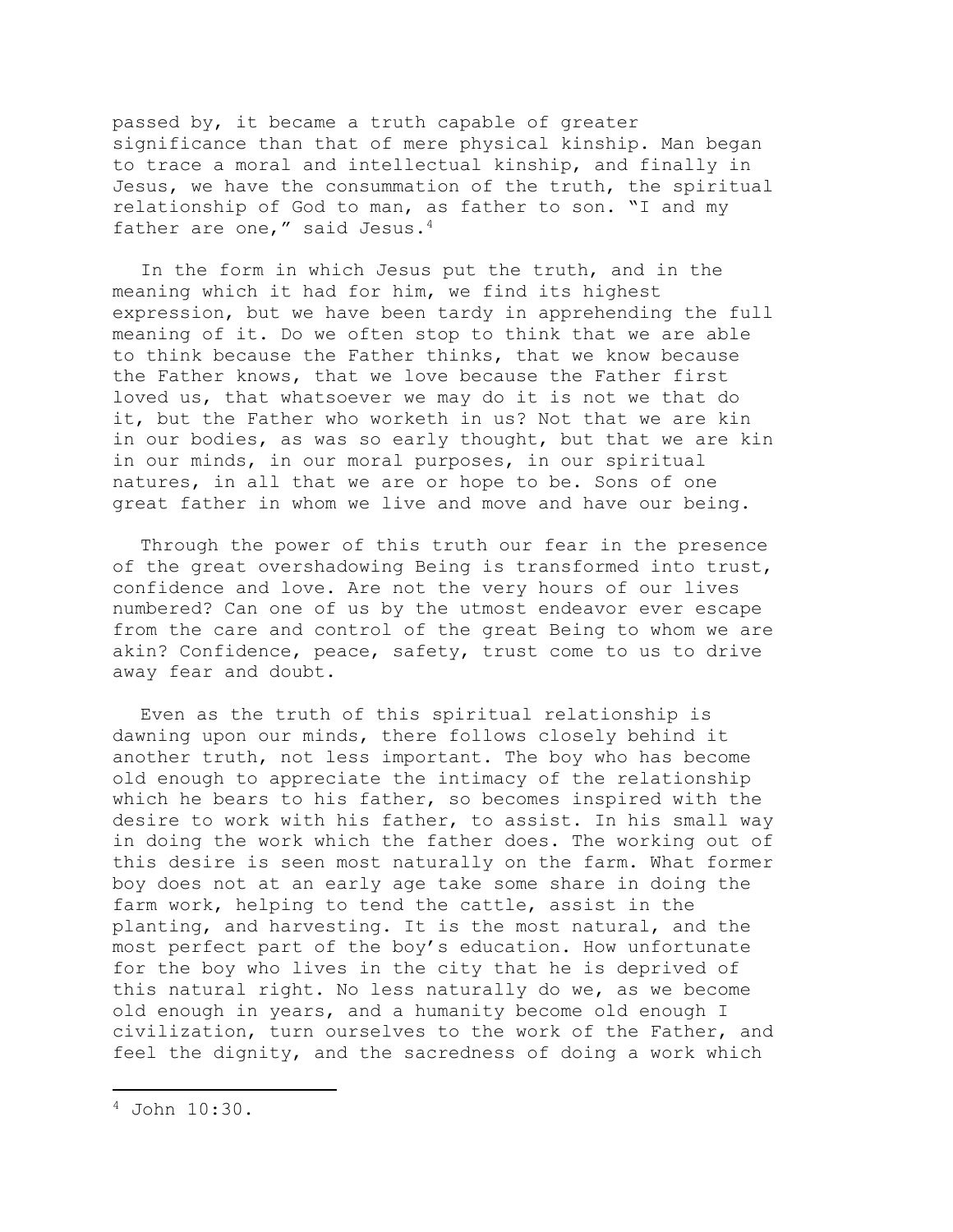helps to realize the purpose of the great world process. How simple, yet how profoundly true are those words of Jesus, "Verily, verily, I say unto you. The son can do nothing of himself but what he seeth the father do."5 Gradually, as we grow in spiritual power we are coming to discover the third great truth of religion. Not only do we feel ourselves in the presence of an infinite being, but we feel that the Infinite Being is akin to us. Not only is the Being akin to us, but we are seeking a common cause with Being. If we search after the truth, we have as a helper, him who is truth. If we seek to give expression to truth by goodness, we have as a co-worker, him who is the source of all goodness. If we seek to help another into the ways of truth, we are supported by Him, who watcheth with infinite care over the most wayward and downtrodden of his children. If we seek to lead another into the paths of duty and purity, we can depend upon the cooperation of him who rejoiceth over the finding of one lost sheep, more than over the safety of the ninety and nine who go not astray.<sup>6</sup> Whatever force or power within us that inspires us to work for the good of man, for the enrichment of life, for the growth of human souls, we can be spurred on to greater action, to more {???} labor, to more glorious hope, by the knowledge that the great infinite God in whom we live and move and have our being is working for the same ends that we are, that the very existence of the ideals in our minds is due to the fact that they also exist in the infinite mind.

The deepest, the most powerful religious experience is to be filled with the greatness of this truth, that you and I, who go about day-by-day, individuals outwardly distinguished by individual names, are in the very presence of the Infinite God of the Universe in whom we live and move and have our being, to whom we are akin, and with whom we seek a common cause.

How commonplace, meaningless seems that life which ignores this truth, and spends itself in vain search after happiness by excitement, by indulgence of all passing desires, by following the most trivial will of the wisp aims of selfishness, greed, and notoriety. How grand and noble seems that life, which follows this truth and regulating the desires and passions of his mind and body to

<sup>5</sup> John 14:12.

<sup>6</sup> See Matthew 18:12.